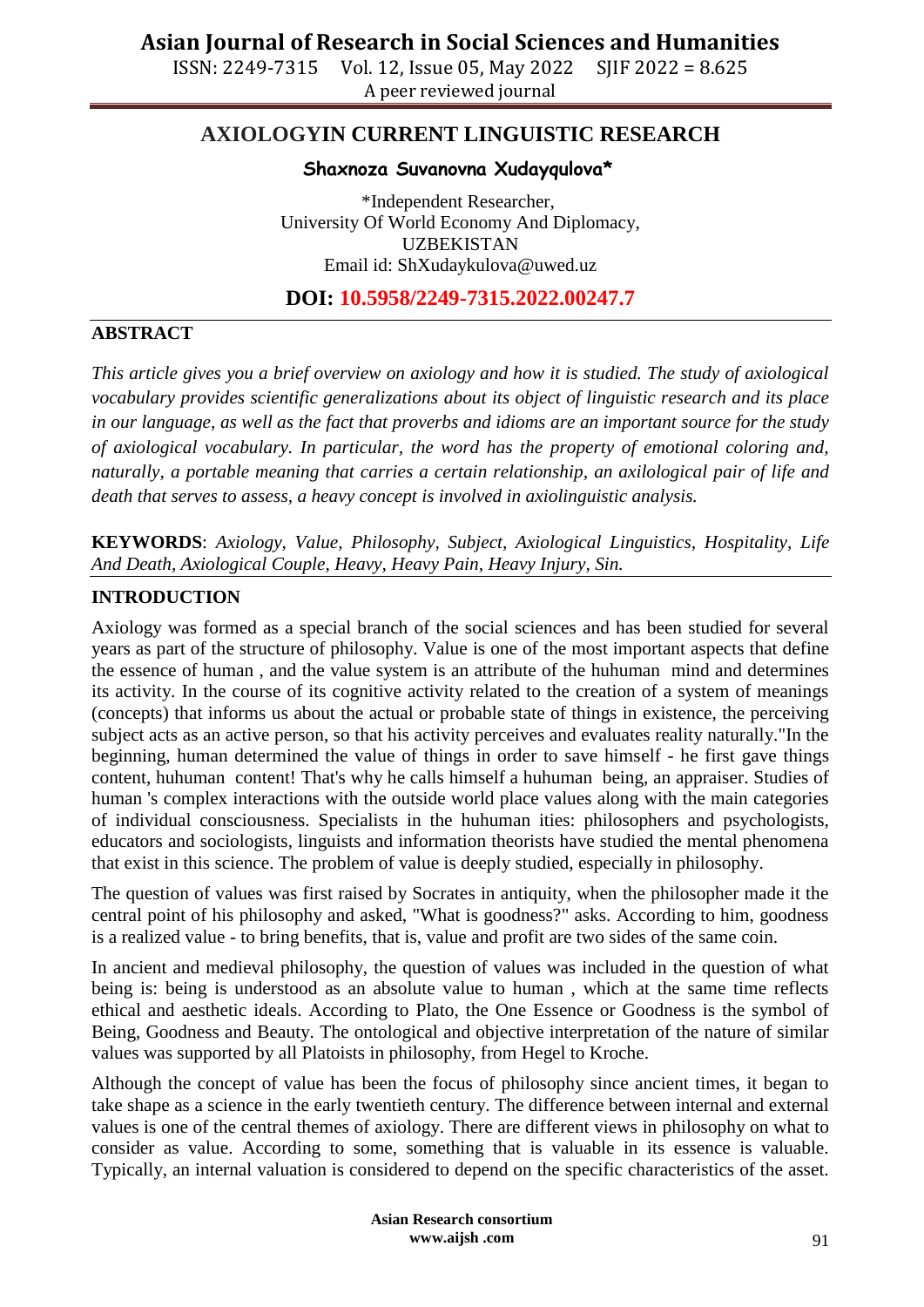ISSN: 2249-7315 Vol. 12, Issue 05, May 2022 SJIF 2022 = 8.625 A peer reviewed journal

For example, emotions are valuable because they bring pleasure.External values, on the other hand, are valued because they are a means to an end. Axiology is closely related to ethics, aesthetics, and religious philosophy.

Under the influence of social processes, people's perceptions of values change. Depending on the historical necessity, sometimes this or that value comes to the forefront of social development. For example, when the country is invaded - freedom, in times of war - peace, in captivity - freedom, in case of illness or disease - the value of health increases.

The subject - the value to the person, serves as the object of his interests, and for his consciousness serves as the basis of everyday objects and social reality. In addition to material values, there are also phenomena of social consciousness that ideally represent the interests of the subject (concepts of good and evil, ideals, moral norms and principles).These forms of consciousness do not simply describe any real or imaginary phenomena of reality, but evaluate them, approve or deny them, and want them to be realized or eliminated, that is, they have a norm, a rule, by their very nature. their importance is determined not by the nature of the subject, but by how much they have penetrated huhuman life. According to Artyunova, the concept of value (between human and objects) acts as a stimulus (directing reality), a didactic and a prescriptive in the mechanisms of life.The term value has been used in Uzbek science since the years of independence. (Annotated Dictionary of the Uzbek Language, published in 1981, does not include the concept of value). The reason for the open disregard for the notion of value was the ideology of the former Soviet Union, the history, past, national heritage, values of the peoples of the union, the policy of depriving them of their identity and, in the words of Chingiz Aitmatov, "human qurt".

Value as a philosophical concept also began to be the subject of research during the period of independence. Value in Uzbek philosophical science is defined as follows: "Value is a philosophical, sociological and axiological concept used to show the universal, socio-moral, cultural and spiritual significance of certain events in reality. Everything, events and happenings that are important for society, human and huhuman ity: freedom, goodness, equality, peace, truth, enlightenment, culture, material and spiritual wealth, monuments, beauty, morality and qualities, traditions, customs, rituals, and so on.

The question of the place of language, which is an indirect expression of value, has also become the subject of linguistic research. Values reflect the spiritual and material world, expressed through language, as a priority element of huhuman activity, the national and cultural peculiarities of perception of the world. In this sense, axiological linguistics is the study of values in a particular language. "The analysis of values that are preferred in linguistics opens up a wide range of possibilities for studying the structure of the national linguistic consciousness, language personality model," says linguist G.F.Gibatova.

Indeed, language is the only means of indirectly expressing the values that currently exist in society, as well as the concepts that are valued from generation to generation. Language, as the interpreter of consciousness and thought, incorporates sustainable assessment systems specific to a particular language-speaking society. Linguistic analysis of values is effective in revealing the specifics of the evaluative interpretations of the preferred concepts inherent in the mindset of the nation, identifying qualities that are important to huhuman relations and the individual, identifying aspects related to religious, philosophical, cultural, spiritual, social aspects leads to results.

The study of the problems of reflecting the axiological perception of the world in the huhuman mind and language has led to the following scientific results, in particular: developed a program of axiological characterization of cultural dominants (Volgograd State Technical University, Research Laboratory of Axiological Linguistics (Russia)),Grammatical methods of axiological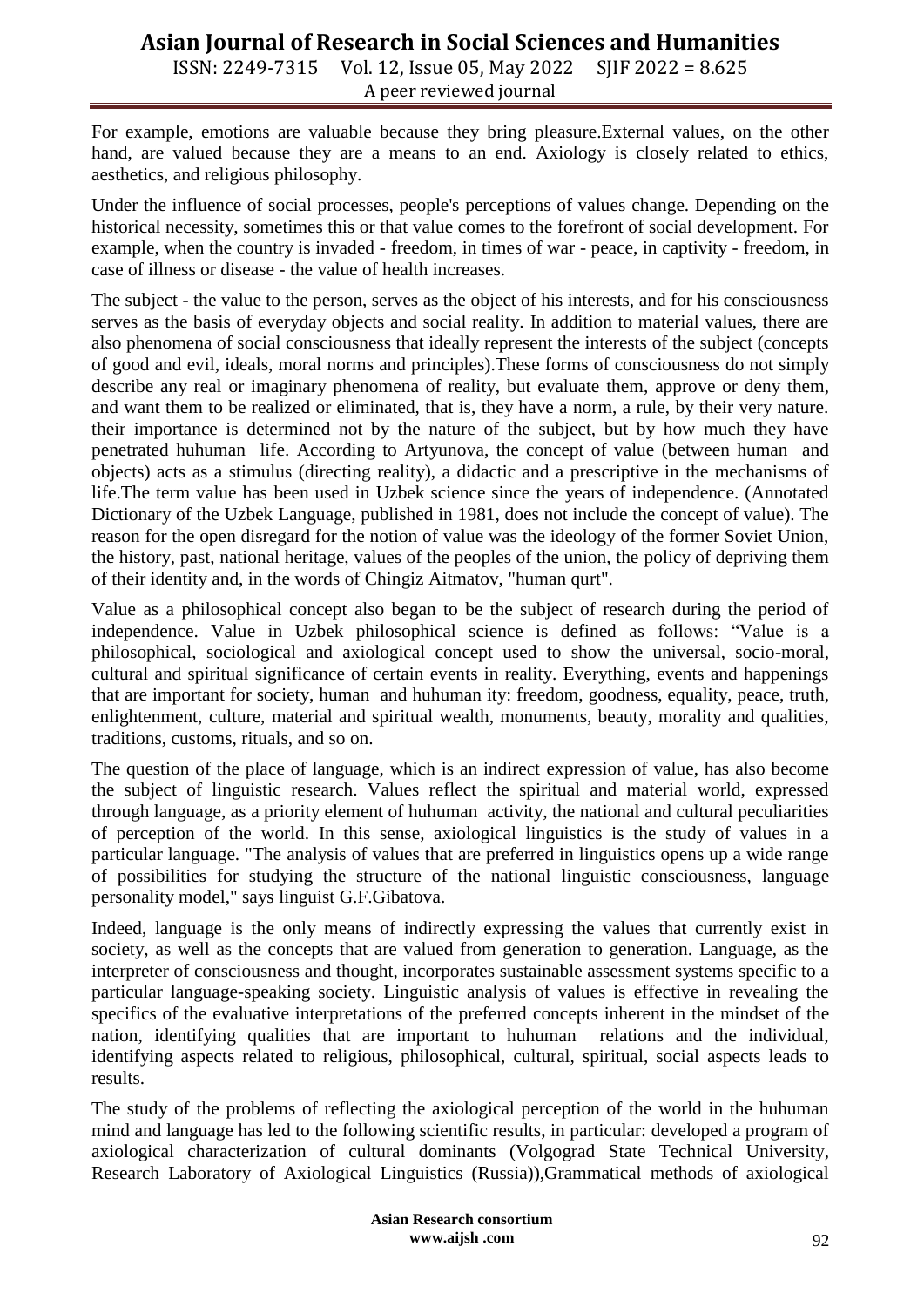ISSN: 2249-7315 Vol. 12, Issue 05, May 2022 SJIF 2022 = 8.625 A peer reviewed journal

categories were analyzed (Institute of Linguistics of the Russian Academy of Sciences, Russia), methodology of axiological analysis of linguistic units from the ethnolinguistic point of view was developed (Maria Curie-Sklodowska University of Lublin, Poland), National University of Political Discourse Evaluation Structure Model (Australia (Australia), a semiometric method of value content was developed (Irkutsk State University, Russia), the basics of value analysis of media language were described (St. Petersburg State University, Russia), and so on.

The works of such scientists as A.Ivin, N.Arutyunova, L.Bayramova, G.Bagautdinova, G.Gibatova, R.Yunusova, I.V.Sanaeva, D.A.Abdullina, Y.Kuznesova, V.Melnichuk, who approached axiological lexicon as an object of linguistic research, were made within the framework of axiolinguistics important work. They are scientists who have made significant contributions to the formation and development of axiolinguistics. Bayramova's contribution to the study of axiological vocabulary is also invaluable.This scientist is leading human y scientific researches and experiments for the development and advancement of axiology at the Kazan School of Linguistics. These include the scholar's efforts to create a Bulgarian and Russian axiological dictionary. In her research, G. Kamilova identifies the features of a particular cultural environment by identifying the features of the assessment of language speakers through axiolinguistic analysis of Uzbek proverbs. Axiolinguistic analyzes serve to shed light on aspects of national values related to linguistic expression, level of expression in speech, cognitive, linguoculturological, and psycholinguistic approaches.In proverbs, values appear as a whole system and form axiogemes. Axiology is evolving in relation to the way of life, customs and traditions of a nation. Human 's views on life are based on the categorization of religious, national values as they occur in speech. Value is formed and perceived in the national consciousness. This means that value exists in the huhuman mind in the scheme of huhuman -social-value-dignity-national consciousness-language, is verbalized through images, and creates a figurative sehuman tic field of national values, axiogema. Proverbs materialize spiritual, cognitive, aesthetic, moral, socio-economic, and physiological values as stable compounds that embody the features of the accumulative function of language.Although axiological phraseological units have not been studied in Uzbek linguistics, representatives of the Kazan School of Linguistics have studied the phraseology of Russian, Tatar, English, Croatian, Kazakh, and Kyrgyz languages on a comparative basis. Unhappiness and hospitality, for example, are good examples. In particular, R. Yunusova in her dissertation "Axiological phraseology related to the concept of" hospitality "in Russian and Tatar languages" analyzed phraseology as a moral value on the example of two unrelated languages.The study identifies the priorities of morality, national and cultural values, reflected in the phraseological units of "hospitality" in the Russian and Tatar languages, and identifies differences in the expression of the concept of "hospitality".

Another area of research focused on value and value analysis in the phraseological fund is related to the theoretical development of the axiological paradigm, a feature that has been reflected in a number of studies.

Significant research in the formation and development of axiolinguistics is associated with the laboratory "Axiological Linguistics" headed by V. Karasik. The research conducted by this laboratory allows for the analysis of value, linguistic evaluation, and value systems.

Axiolinguistic analysis was initially conducted in two directions. In this study, proverbs and idioms are studied as linguistic units that represent the value of the universe. In recent years, research has focused on the analysis of oral speech in relation to axiology. In particular, articles on the use of language conversations by communicators to determine the direction of value of communicators.Therefore, for linguistic axiology can be a topic of any kind: artistic, non-artistic, religious, gender, age-specific values, concepts that are valuable for professionals and individuals writers, poets.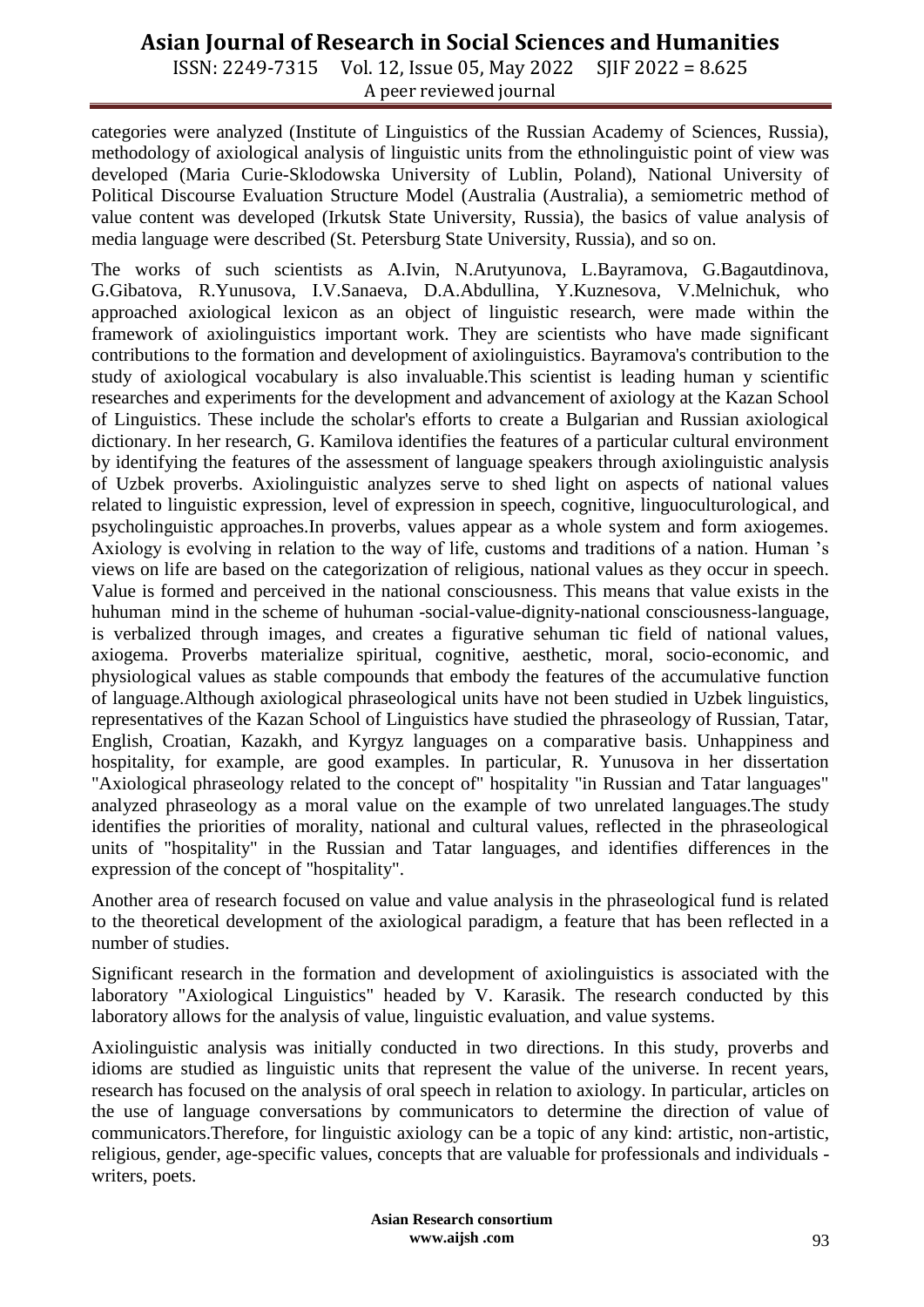ISSN: 2249-7315 Vol. 12, Issue 05, May 2022 SJIF 2022 = 8.625 A peer reviewed journal

In modern linguistics, there are different views on the purpose and theme of asiolinguistics: "The purpose of axiological analysis of a particular language is to reconstruct the axiom (axological sphere) of the national linguistic landscape of the world and the axiom of various social groups and idiolects," said Pavlov.

In addition, the purpose of axiological research can be defined as the discovery of the values of a unit of language, a phrase. While philosophical classification of values is based on linguistic analysis, it is difficult to distinguish them clearly in language. As you know, the concepts of value and valuation are closely intertwined. Human distinguishes between what is value and what is not. But not all words that have an evaluative character, especially not all vocabulary, can be equated with value. Colorful vocabulary adds and enhances emotional value to a word. The axilological meaning can be present in the word itself or in the bottom of the stylistic dye. For example, the most commonly used words for "life and death" are emotionally neutral, but have a deep axillary meaning.

Examples of the axiological diad of life and death are the English and Uzbek phraseologies: dunyoga kelmoq, tavallud topmoq; inglizcha come into the world (tug'ilmoq), draw (one's) breath (nafas olmoq, yashamoq) yoki o'lim antiqadriyatiga misol qilib olloh o'z panohiga olmoq, narigi dunyoga rixlat qilmoq, bandalikni bajo keltirmoq, dunyodan ketmoq, dunyodan ko'z yummoq, ajali yetmoq, joni chiqmoq, joni uzildi, jon bermoq kabi o'zbek tilidagi frazeologizmlarni, die in one's bed (o'z ajali bilan o'lmoq, dunyodan o'tmoq), be called to one's account (hayot bilan vidolashmoq), English phraseological units such as be called to one's account.As we can see from the translation, these phraseological units are very close to each other. In their component structure one can meet both national realities and national realities. The existence of national realities is explained by the unique national-mental worldview, territorial boundaries, diversity of spiritual and moral criteria of each nation, while the existence of national realities is explained by the fact that the concepts chosen as this value have the same importance and value in all nations. For example, the axiological pair of life and death is equally important for both the British and the Uzbeks as the starting and ending point of huhuman life processes. However, the phraseological units related to it are represented by the national realities available in the dictionary of these peoples, and such linguistic units play an important role in the study of axiological lexicon.

Also, the figurative meaning of the word is emotional and, of course, carries a certain attitude and serves to evaluate. In this sense, figurative compounds, including phraseologies, open up a wide field for axilological research. For example, the word heavy refers to the weight of a body, a heavy load, a heavy bag, and so on.

A heavy young human , heavy, who grew out of the cognitive meaning of the word heavy (according to the Russian linguist Vinogradov's theory, the cognitive meaning means "general, conceptual, logical content," a piece of reality ") to be, the heavy concept in heavy test compounds acquires axiological meaning.(It is known that the concept is defined as a social and subjectively perceived aspect of content, which is the product of the social experience of a particular people with historical roots under the external form of the word.) calmness, thoughtfulness, means "selfpossessed, calm, calm, calm" and is opposed to the "light" antidote. The words **"yengiltabiat", "yenglitak"** are used to describe a wohuman who is morally unstable.According to Paul, the figurative meaning "arises as a result of deviations in the individual usage of the meanings of words and gradually as these deviations acquire a uzual meaning. The word "**heavy"(ogʻir),** in its occasional sense, signified in the minds of the people the superiority of huhuman nature, and gradually acquired the meaning of "extinction" and noble values.An explanatory dictionary of the Uzbek language contains eight figurative meanings of the word heavy. The uniqueness of the figurative meaning is that it can have a different value and attitude with each meaning. For

> **Asian Research consortium www.aijsh .com**